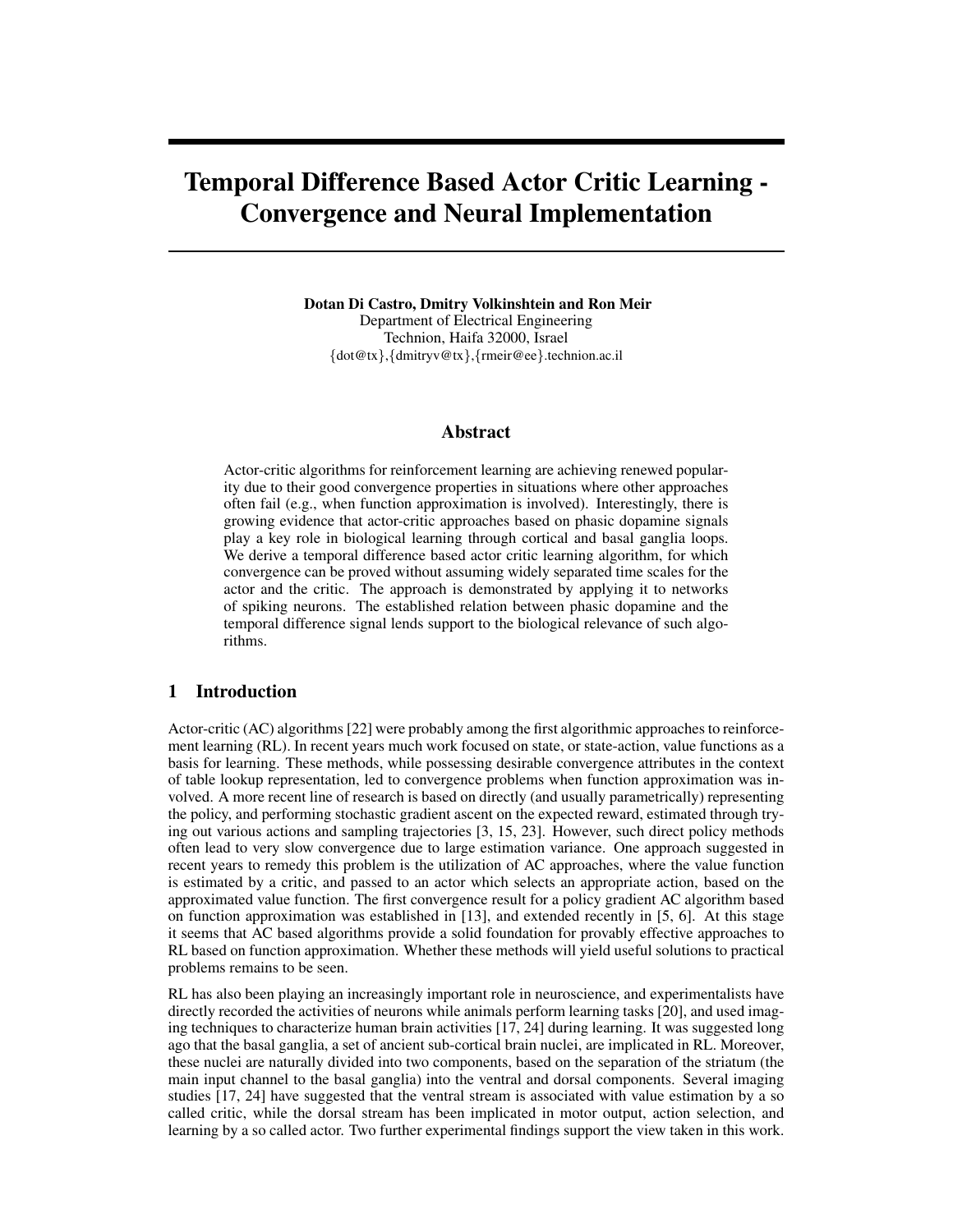First, it has been observed [20] that the short latency phasic response of the dopamine neurons in the midbrain strongly resembles the temporal difference (TD) signal introduced in theory of TDlearning [22], which can be used by AC algorithms for both the actor and the critic. Since mid-brain dopaminergic neurons project diffusively to both the ventral and dorsal components of the striatum, these results are consistent with a TD-based AC learning interpretation of the basal ganglia. Second, recent results suggest that synaptic plasticity occurring at the cortico-striatal synapses is strongly modulated by dopamine [18]. Based on these observations it has been suggested that the basal ganglia take part in TD based RL, with the (global) phasic dopamine signal serving as the TD signal [16] modulating synaptic plasticity.

Some recent work has been devoted to implementing RL in networks of spiking neurons (e.g., [1, 9, 12]). Such an approach may lead to specific and experimentally verifiable hypotheses regarding the interaction of known synaptic plasticity rules and RL. In fact, one tantalizing possibility is to test these derived rules in the context of ex-vivo cultured neural networks (e.g., [19]), which are connected to the environment through input (sensory) and output (motor) channels. We then envision dopamine serving as a biological substrate for implementing the TD signal in such a system. The work cited above is mostly based on direct policy gradient algorithms, (e.g., [3]), leading to non-AC approaches. Moreover, these algorithms were based directly on the reward, rather than on the biologically better motivated TD signal, which provides more information than the reward itself, and is expected to lead to improved convergence.

## 2 A Temporal Difference Based Actor-Critic Algorithm

The TD-based AC algorithm developed in this section is related to the one presented in [5, 6]. While the derivation of the present algorithm differs from the latter work (which also stressed the issue of the natural gradient), the essential novel theoretical feature here is the establishment of convergence<sup>1</sup> without the restriction to two time scales which was used in [5, 6, 13]. This result is also important in a biological context, where, as far as we are aware, there is no evidence for such a time scale separation.

## 2.1 Problem Formulation

We consider a finite *Markov Decision Process* (MDP) in discrete time with a finite state set X of size  $|\mathcal{X}|$  and a finite action set U. The MDP models the environment in which the agent acts. Each selected action  $u \in \mathcal{U}$  determines a stochastic matrix  $P(u) = [P(y|x, u)]_{x, y \in \mathcal{X}}$  where  $P(y|x, u)$  is the transition probability from a state  $x \in \mathcal{X}$  to a state  $y \in \mathcal{X}$  given the control u. A parameterized policy is described by a conditional probability function, denoted by  $\mu(u|x, \theta)$ , which maps observation  $x \in \mathcal{X}$  into a control  $u \in \mathcal{U}$  given a parameter  $\theta \in \mathbb{R}^K$ . For each state  $x \in \mathcal{X}$  the agent receives a corresponding reward  $r(x)$ . The agent's goal is to adjust the parameter  $\theta$  in order to attain maximum average reward over time.

For each  $\theta \in \mathbb{R}^K$ , we have a Markov Chain (MC) induced by  $P(y|x, u)$  and  $\mu(u|x, \theta)$ . The state transitions of the MC are obtained by first generating an action u according to  $\mu(u|x,\theta)$ , and then generating the next state according to  $P(y|x, u)]_{x,y \in \mathcal{X}}$ . Thus, the MC has a transition matrix  $P(\theta) = [P(y|x, \theta)]_{x,y \in \mathcal{X}}$  which is given by  $P(y|x, \theta) = \int_{\mathcal{U}} P(y|x, u) d\mu(u|x, \theta)$ . We denote the set of these transition probabilities by  $\mathcal{P} = \{P(\theta) | \theta \in \mathbb{R}^K\}$ , and its closure by  $\overline{\mathcal{P}}$ . We denote by  $P(x, u, y)$ the stationary probability to be in state x, choose action  $u$  and go to state  $y$ . Several technical assumptions are required in the proofs below.

**Assumption 2.1.** *(i) Each MC*  $P(\theta)$ ,  $P(\theta) \in \overline{\mathcal{P}}$ *, is aperiodic, recurrent, and contains a single equivalence class. (ii) The function*  $\mu(u|x, \theta)$  *is twice differentiable. Moreover, there exist positive constants*  $B_r$  *and*  $B_\mu$ *, such that for all*  $x \in \mathcal{X}$ *,*  $u \in \mathcal{U}$ ,  $\theta \in \mathbb{R}$ <sup>K</sup> *and*  $1 \leq k_1, k_2 \leq K$ *, we have*  $|r(x)| \leq B_r$ ,  $|\partial \mu(u|x,\theta)/\partial \theta_k| \leq B_\mu$ ,  $|\partial^2 \mu(u|x,\theta)/\partial \theta_{k_1}\theta_{k_2}| \leq B_\mu$ .

As a result of assumption 2.1(i), we have the following lemma regarding the stationary distribution (Theorem 3.1 in [8]).

<sup>1</sup>Throughout this paper convergence refers to convergence to a small ball around a stationary point; see Theorem 2.6 for a precise definition.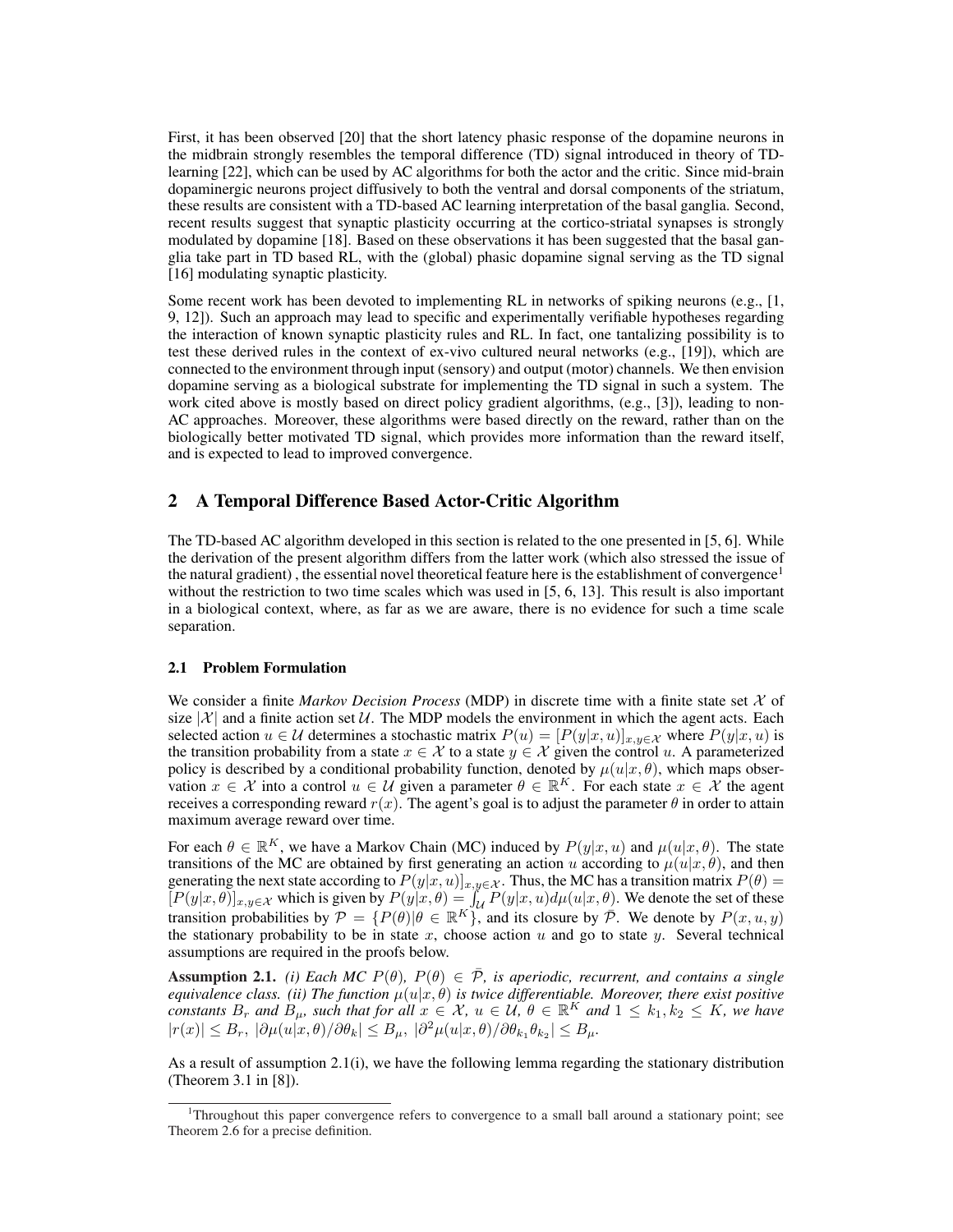**Lemma 2.1.** *Under Assumption 2.1(i), each MC,*  $P(\theta) \in \overline{\mathcal{P}}$ *, has a unique stationary distribution, denoted by*  $\pi(\theta)$ *, satisfying*  $\pi(\theta)'P(\theta) = \pi(\theta)'$ *, where* x' is the transpose of vector x.

Next, we define a measure for performance of an agent in an environment. The *average reward per stage* of a MC starting from an initial state  $x_0 \in \mathcal{X}$  is defined by

$$
J(x|\theta) \triangleq \lim_{T \to \infty} \mathcal{E}_{\theta} \left[ \frac{1}{T} \sum_{n=0}^{T} r(x_n) \middle| x_0 = x \right],
$$

where  $E_{\theta}[\cdot]$  denotes the expectation under the probability measure  $P(\theta)$ , and  $x_n$  is the state at time n. The agent's goal is to find  $\theta \in \mathbb{R}^K$  which maximizes  $J(x|\theta)$ . The following lemma shows that under Assumption 2.1, the average reward per stage does not depend on the initial states (see Theorem 4.7 in [10]).

**Lemma 2.2.** *Under Assumption 2.1 and Lemma 2.1, the average reward per stage,*  $J(x|\theta)$ *, is independent of the starting state, is denoted by*  $\eta(\theta)$ *, and satisfies*  $\eta(\theta) = \pi(\theta)'r$ *.* 

Based on Lemma 2.2, the agent's goal is to find a parameter vector  $\theta$ , which maximizes the average reward per stage  $\eta(\theta)$ . Performing the maximization directly on  $\eta(\theta)$  is hard. In the sequel we show how this maximization can be performed by optimizing  $\eta(\theta)$ , using  $\nabla \eta(\theta)$ . A consequence of Assumption 2.1 and the definition of  $\eta(\theta)$  is the following lemma (see Lemma 1 in [15]).

**Lemma 2.3.** *For each*  $x, y \in \mathcal{X}$  *and for each*  $\theta \in \mathbb{R}^K$ *, the functions*  $P(y|x, \theta)$ *,*  $\pi(x|\theta)$ *, and*  $\eta(\theta)$ *, are bounded, twice differentiable, and have bounded first and second derivatives.*

Next, we define the *differential value function* of state  $x \in \mathcal{X}$  which represents the average reward the agent receives upon starting from a state  $x_0$  and reaching a recurrent state  $x^*$  for the first time. Mathematically, 1

$$
h(x|\theta) \triangleq \mathcal{E}_{\theta} \left[ \sum_{n=0}^{T} (r(x_n) - \eta(\theta)) \middle| x_0 = x \right],
$$
 (1)

where  $T \triangleq \min\{k > 0 | x_k = x^*\}$ . We define  $h(\theta) \triangleq (h(x_1|\theta), \ldots, h(x_{|\mathcal{X}|}|\theta)) \in \mathbb{R}^{|\mathcal{X}|}$ . For each  $\theta \in \mathbb{R}^K$  and  $x \in \mathcal{X}$ ,  $h(x|\theta)$ ,  $r(x)$ , and  $\eta(\theta)$  satisfy Poisson's equation (see Theorem 7.4.1 in [4]),

$$
h(x|\theta) = r(x) - \eta(\theta) + \sum_{y \in \mathcal{X}} P(y|x, \theta) h(y|\theta).
$$
 (2)

Based on the differential value definition we define the *temporal difference* (TD) between the states  $x \in \mathcal{X}$  and  $y \in \mathcal{X}$ . Formally,

$$
d(x,y) \triangleq r(x) - \eta(\theta) + h(y|\theta) - h(x|\theta). \tag{3}
$$

The TD measures the difference between the differential value estimate following the receipt of reward  $r(x)$  and a move to a new state y, and the estimate of the current differential state value at state x.

#### 2.2 Algorithmic details and single time scale convergence

We start with a definition of the *likelihood ratio derivative*,  $\psi(x, u|\theta) \triangleq \nabla \mu(u|x, \theta) / \mu(u|x, \theta)$ , which we assume to be bounded.

Assumption 2.2. *For all*  $x \in \mathcal{X}$ ,  $u \in \mathcal{U}$ , and  $\theta \in \mathbb{R}^K$ , there exists a positive constant,  $B_{\psi}$ , such *that*  $|\psi(x, u|\theta)| \leq B_{\psi} < \infty$ *.* 

In order to improve the agent's performance, we need to follow the gradient direction. The following theorem shows how the gradient of the average reward per stage can be calculated by the TD signal. Similar variants of the theorem were proved using the  $\overline{Q}$ -value [23] or state value [15] instead of the TD-signal.

**Theorem 2.4.** *The gradient of the average reward per stage for*  $\theta \in \mathbb{R}^K$  *can be expressed by* 

$$
\nabla \eta(\theta) = \sum_{x,y \in \mathcal{X}, u \in \mathcal{U}} P(x,u,y)\psi(x,u|\theta) (d(x,y) + f(x)) \qquad (f(x) \text{ arbitrary}). \tag{4}
$$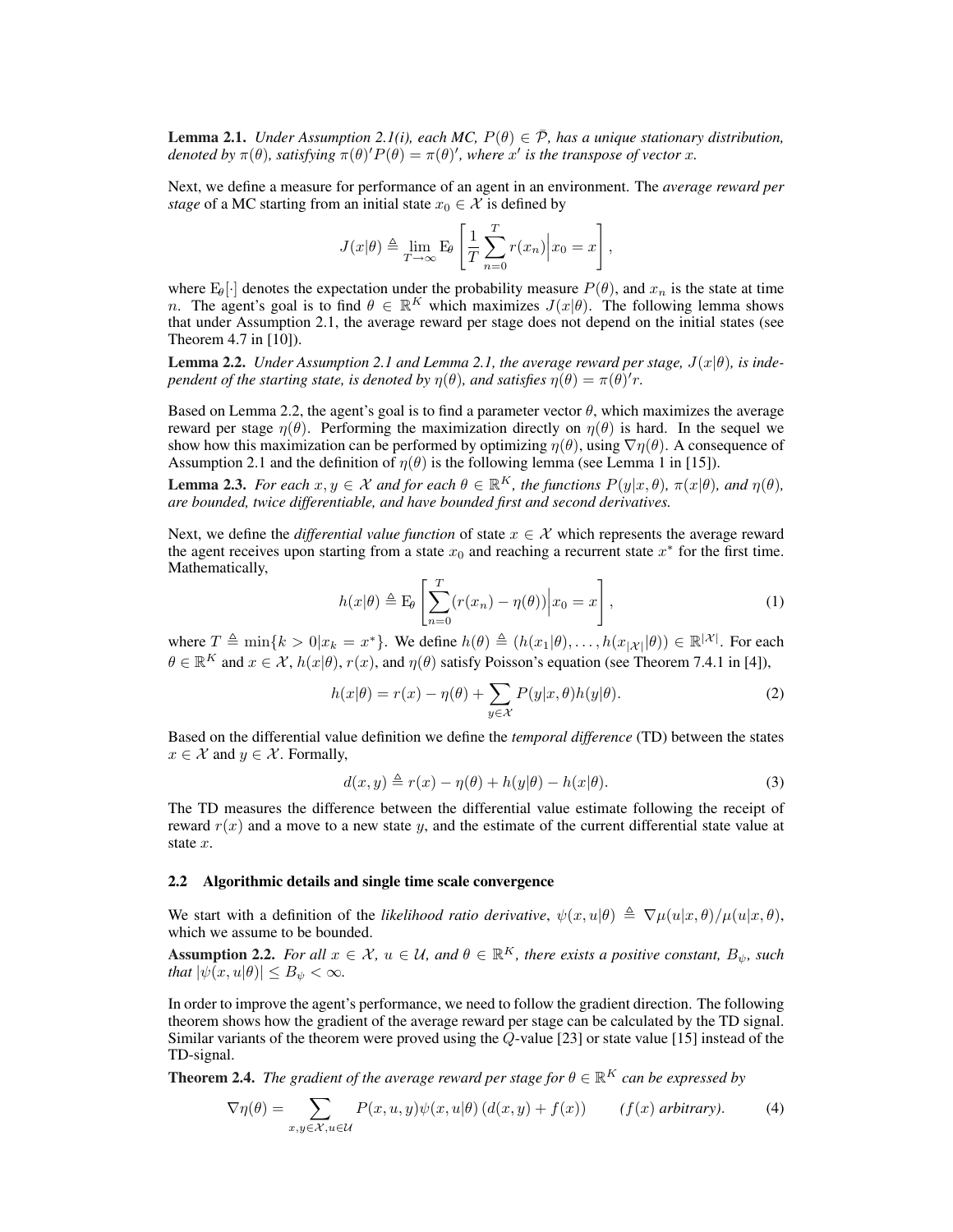The theorem was proved using an advantage function argument in [6]. We provide a direct proof in section A of the supplementary material. The flexibility resulting from the function  $f(x)$  allows us to encode the TD signal using biologically realistic positive values only, without influencing the convergence proof. In this paper, for simplicity, we use  $f(x) = 0$ .

Based on Theorem 2.4, we suggest an TD-based AC algorithm. This algorithm is motivated by [15] where an actor only algorithm was proposed. In [15] the differential value function was re-estimated afresh for each regenerative cycle leading to a large estimation variance. Using the continuity of the actor's policy function in  $\theta$ , the difference between the estimates between regenerative cycles is small. Thus, the critic has a good initial estimate at the beginning of each cycle, which is used here in order to reduce the variance. A related AC algorithm was proposed in [5, 6], where two time scales were assumed in order to use Borkar's two time scales convergence theorem [7]. In our proposed algorithm, and associated convergence theorem, we do not assume different time scales for the actor and for the critic.

We present batch mode update equations<sup>2</sup> in Algorithm 1 for the actor and the critic. The algorithm is based on some recurrent state  $x^*$ ; the visit times to this state are denoted by  $t_0, t_1, \ldots$  Updated occur only at these times (batch mode). We define a cycle of the algorithm by the time indices which satisfy  $t_m \leq n < t_{m+1}$ . The variables d,  $h(x)$ , and  $\tilde{\eta}$  are the critic's estimates for d,  $h(x|\theta)$ , and  $\eta(\theta)$  respectively.

#### Algorithm 1 Temporal Difference Based Actor Critic Algorithm

- 1: Given
- An MDP with finite set  $\mathcal X$  of states and a recurrent state  $x^*$ , satisfying 2.1(i).
- 
- Hitting times  $t_0 < t_1 < t_2 < \cdots$  for the state  $x^*$ .<br>• Step coefficients  $\gamma_m$  such that  $\sum_{m=1}^{\infty} \gamma_m = \infty$  and  $\sum_{m=1}^{\infty} \gamma_m^2 < \infty$ .
- A parameterized policy  $\mu(u|x,\theta), \theta \in \mathbb{R}^K$ , which satisfies Assumption 2.1(ii).
- A set H, constants  $B_{\tilde{h}}$  and  $B_{\theta}$ , and an operator  $\Pi_H$  according to Assumption B.1.
- Step parameters  $\Gamma_{\eta}$  and  $\Gamma_{h}$  satisfying Theorem 2.6.
- 2: Initiate the critic's variables:
	- $\tilde{\eta}_0 = 0$  (the estimate of the average reward per stage)
	- $\hat{h}_0(x) = 0$ ,  $\forall x \in \mathcal{X}$  (the estimate of the differential value function)
- 3: Initiate the actor:  $\theta_0 = 0$  and choose  $f(x)$  (see (4))
- 4: for each state  $x_{t_{m+1}}$  visited do
- 5: Critic: For all  $x \in \mathcal{X}$ ,  $N_m(x) \triangleq \min\{t_m < k < t_{m+1}|x_k = x\}$ ,  $(\min(\emptyset) = \infty)$

$$
\tilde{d}(x_n, x_{n+1}) = r(x_n) - \tilde{\eta}_m + \tilde{h}_m(x_{n+1}) - \tilde{h}_m(x_n),
$$
  

$$
\tilde{h}_{m+1}(x) = \tilde{h}_m(x) + \gamma_m \Gamma_h \left( \sum_{n=N_m(x)}^{t_{m+1}-1} \tilde{d}(x_n, x_{n+1}) \right), \quad \forall x \in \mathcal{X},
$$
  

$$
\tilde{\eta}_{m+1} = \tilde{\eta}_m + \gamma_m \Gamma_\eta \sum_{n=t_m}^{t_{m+1}-1} (r(x_n) - \tilde{\eta}_m).
$$

6: **Actor:**  $\theta_{m+1} = \theta_m + \gamma_m \sum_{n=t_m}^{t_{m+1}-1}$  $_{n=t_m}^{t_{m+1}-1} \psi(x_n, u_n | \theta_m) (\tilde{d}(x_n, x_{n+1}) + f(x_n))$ 7: Project each component of  $\tilde{h}_{m+1}$  and  $\theta_{m+1}$  onto H (see Assumption B.1.). 8: end for

In order to prove the convergence of Algorithm 1, we establish two basic results. The first shows that the algorithm converges to the set of ordinary differential equations (5), and the second establishes conditions under which the differential equations converge locally.

<sup>&</sup>lt;sup>2</sup>In order to prove convergence certain boundedness conditions need to be imposed, which appear as step 7 in the algorithm. For lack of space, the precise definition of the set H is given in Assumption B.1 of the supplementary material.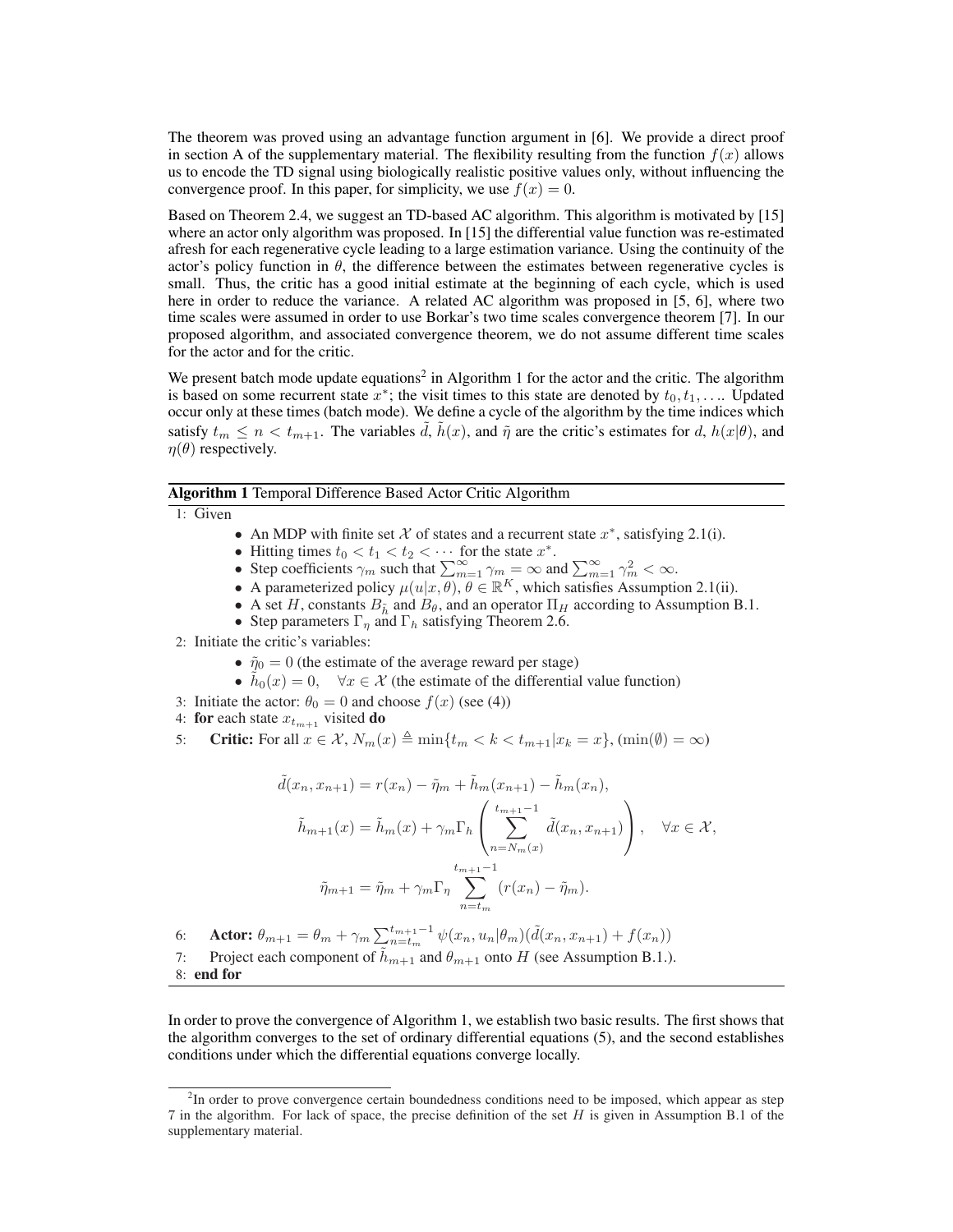Theorem 2.5. *Under Assumptions 2.1 and B.1, Algorithm 1 converges to the following set of ODE's*

$$
\begin{cases}\n\dot{\theta} = T(\theta)\nabla\eta(\theta) + C(\theta)\left(\eta(\theta) - \tilde{\eta}\right) + \sum_{x \in \mathcal{X}} D^{(x)}(\theta)\left(h(x|\theta) - \tilde{h}(x)\right), \\
\dot{\tilde{h}}(x) = \Gamma_h\left(h(x|\theta) - \tilde{h}(x)\right) + \Gamma_h T(\theta)\left(\eta(\theta) - \tilde{\eta}\right), \quad x \in \mathcal{X} \\
\dot{\tilde{\eta}} = \Gamma_{\eta} T(\theta)\left(\eta(\theta) - \tilde{\eta}\right),\n\end{cases} \tag{5}
$$

*with probability* 1*, where*

$$
T = \min\{k > 0 | x_0 = x^*, x_k = x^* \}, \quad T(\theta) = \mathbb{E}_{\theta}[T], \quad C(\theta) = \mathbb{E}_{\theta} \left[ \sum_{n=0}^{T-1} \psi(x_n, u_n | \theta) \Big| x_0 = x^* \right],
$$
  

$$
D^{(x)}(\theta) = \mathbb{E}_{\theta} \left[ \sum_{n=0}^{T-1} \mathbb{1} \{x_{n+1} = x\} \psi(x_n, u_n | \theta) \Big| x_0 = x^* \right] + \mathbb{E}_{\theta} \left[ \sum_{n=0}^{T-1} (\mathbb{1} \{x_n = x\} \psi(x_n, u_n | \theta) \Big| x_0 = x^* \right],
$$

*and where*  $T(\theta)$ *,*  $C(\theta)$ *, and*  $D^{(x)}(\theta)$  *are continuous with respect to*  $\theta$ *.* 

Theorem 2.5 is proved in section B of the supplementary material, based on the theory of stochastic approximation, and more specifically, on Theorem 5.2.1 in [14]. An advantage of the proof technique is that it does not need to assume two time scales.

The second theorem, proved in section C of the supplementary material, states the conditions for which  $\eta(\theta_t)$  converges to a ball around the local optimum.

**Theorem 2.6.** If we choose  $\Gamma_{\eta} \geq B_{\eta}^2/\epsilon_{\eta}$  and  $\Gamma_{h} \geq B_{\tilde{h}}^2/\epsilon_{h}$ , for some positive constants  $\epsilon_{h}$  and  $\epsilon_{\eta}$ , *then*  $\limsup_{t\to\infty} \|\nabla \eta(\theta(t))\| \leq \epsilon$ , where  $\epsilon \triangleq B_C \epsilon_{\eta} + |\mathcal{X}|B_D \epsilon_h$ . The constants  $B_{\eta}$  and  $B_h$  are *defined in Section C of the supplementary material.*

# 3 A Neural Algorithm for the Actor Using McCulloch-Pitts Neurons

In this section we apply the previously developed algorithm to the case of neural networks. We start with the classic binary valued McCulloch-Pitts neuron, and then consider a more realistic spiking neuron model. While the algorithm presented in Section 2 was derived and proved to converge in batch mode, we apply it here in an online fashion. The derivation of an online learning algorithm from the batch version is immediate (e.g., [15]), and a proof of convergence in this setting is currently underway.

#### A McCulloch-Pitts actor network

The dynamics of the binary valued neurons, given at time n by  $\{u_i(n)\}_{i=1}^N$ ,  $u_i(n) \in \{0,1\}$ , is assumed to be based on stochastic discrete time parallel updates, given by

$$
Pr(u_i(n) = 1) = \sigma(v_i(n)) \text{ where } v_i(n) = \sum_{j=1}^{N} w_{ij} u_j(n-1) \qquad (i = 1, 2, ..., N).
$$

Here  $\sigma(v) = 1/(1 + \exp(-v))$ , and the parameters  $\theta$  in Algorithm 1 are given by  $\{w_{ij}\}\$ , where  $w_{ij}(n)$  is the  $j \mapsto i$  synaptic weight at time n. Each neuron's stochastic output  $u_i$  is viewed as an action.

Applying the actor update from Algorithm 1 we obtain the following online learning rule

$$
w_{ij}(n+1) = w_{ij}(n) + \gamma d(x(n), x(n+1)) (u_i(n) - \sigma(v_i(n))) u_j(n-1).
$$
 (6)

where  $d(x(n), x(n + 1))$  is the TD signal.

The update (6) can be interpreted as an error-driven Hebbian-like learning rule modulated by the TD signal. It resembles the direct policy update rule presented in [2], except that in this rule the reward signal is replaced by the TD signal (computed by the critic). Moreover, the eligibility trace formalism in [2] differs from our formulation.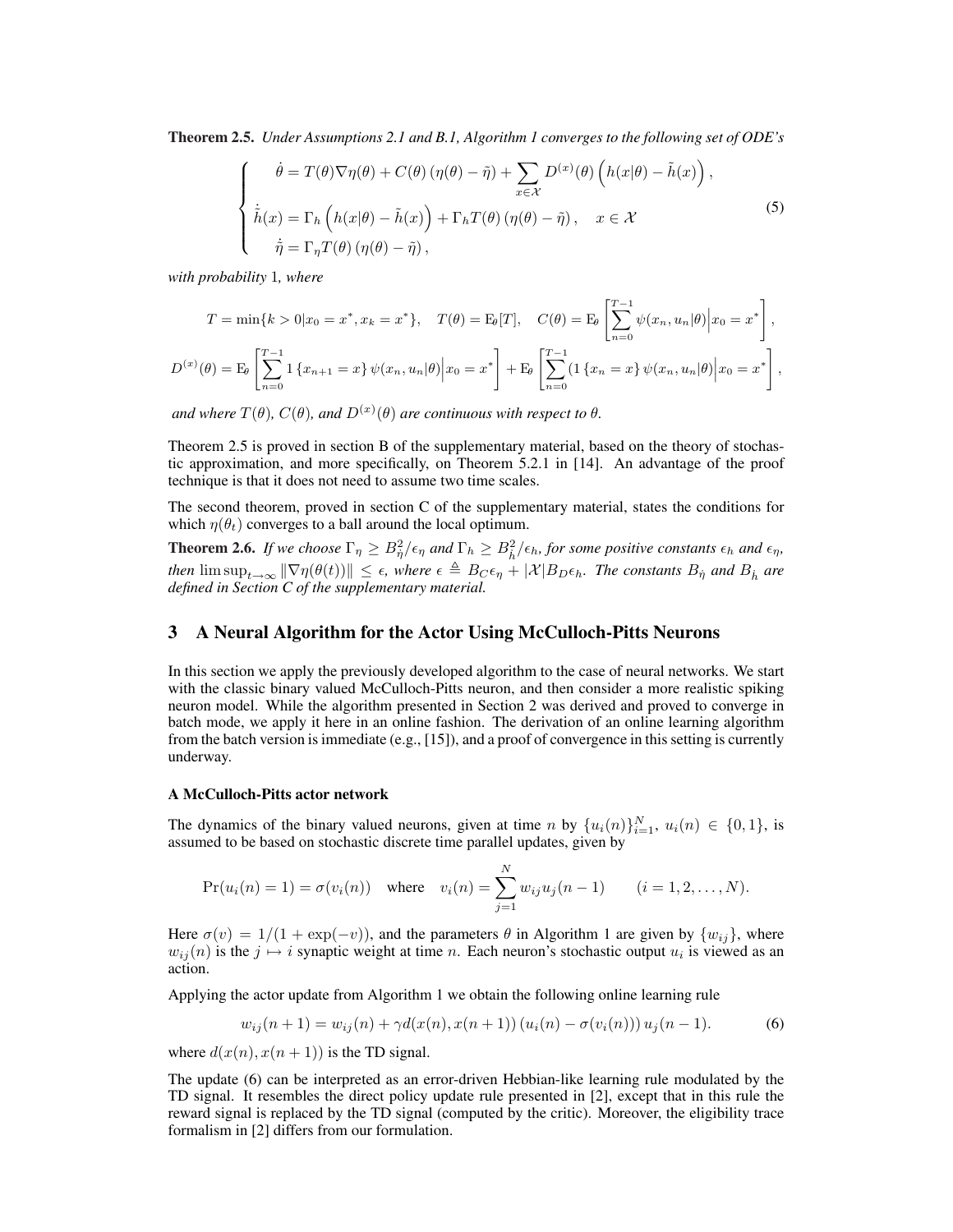We describe a simulation experiment conducted using a one layered feed-forward artificial neural network which functions as an actor, combined with a non biologically motivated critic. The purpose of the experiment is to examine a simple neuronal model, using different actor and critic architectures. The actor network consists of a single layered feed-forward network of McCulloch-Pitts neurons, and TD modulated synapses as described above, where the TD signal is calculated by a critic. The environment is a maze with barriers consisting of 36 states, see Figure 1(b), where a reward of value 1 is provided at the top right corner, and is zero elsewhere. Every time the agent receives a reward, it is transferred randomly to a different location in the maze. At each time step, the agent is given an input vector which represents the state. The output layer consists of 4 output neurons where each neuron represents an action from the action set  $\mathcal{U} = \{up, down, left, right\}$ . We used two different input representations for the actor, consisting either of 12 or 36 neurons (note that the minimum number of input neurons to represent 36 states is 6, and the maximum number is 36). The architecture with 36 input neurons represents each maze state with one exclusive neuron, thus, there is no overlap between input vectors. The architecture with 12 input neurons uses a representation where each state is represented by two neurons, leading to overlaps between the input vectors. We tested two types of critic: a table based critic which performs iterates according to Algorithm 1, and an exact TD which provides the TD of the optimal policy. The results are shown in Figure 1(c), averaged over 25 runs, and demonstrate the importance of good input representations and precise value estimates.



Figure 1: (a) A illustration of the McCulloch-Pitts network. (b) A diagram of the maze where the agent needs to reach the reward at the upper right corner. (c) The average reward per stage in four different cases: an actor consisting of 12 input neurons and a table based critic (blue crosses), an actor consisting of 36 input neurons and a table based critic (green stars), an actor consisting of 12 input neurons and exact critic (red circles), and an actor consisting of 36 input neurons and an exact TD (black crosses). The optimal average reward per stage is denoted by the dotted line, while a random agent achieves a reward of 0.005.

#### A spiking neuron actor

Actual neurons function in continuous time producing action potentials. In extension of [1, 9], we developed an update rule which is based on the Spike Response Model (SRM) [11]. For each neuron we define a state variable  $v_i(t)$  which represents the *membrane potential*. The dynamics of  $v_i(t)$  is given by

$$
v_i(t) = \vartheta_i(t - \hat{t}_i) + \sum_{j=1}^{N} w_{ij}(t) \sum_{t_j^f} \epsilon_{ij}(t - \hat{t}_i, t - t_j^f),
$$
 (7)

where  $w_{ij}(t)$  is the synaptic efficacy,  $\hat{t}_i$  is the last spike time of neuron i prior o t,  $\vartheta_i(t)$  is the refractory response,  $t_j^f$  are the times of the presynaptic spikes emitted prior to time t, and  $\epsilon_{ij}(t \hat{t}_i, t - t_j^f$  is the response induced by neuron j at neuron i. The second summation in (7) is over all spike times of neuron j emitted prior to time t. The neuron model is assumed to have a noisy threshold, which we model by an *escape noise model* [11]. According to this model, the neuron fires in the time interval  $[t, t + \delta t)$  with probability  $u_i(t)\delta t = \rho_i(v_i(t) - v_{\text{th}})\delta t$ , where  $v_{\text{th}}$  is the firing threshold and  $\rho_i(\cdot)$  is a monotonically increasing function. When the neuron reaches the threshold it is assumed to fire and the membrane potential is reset to  $v_r$ .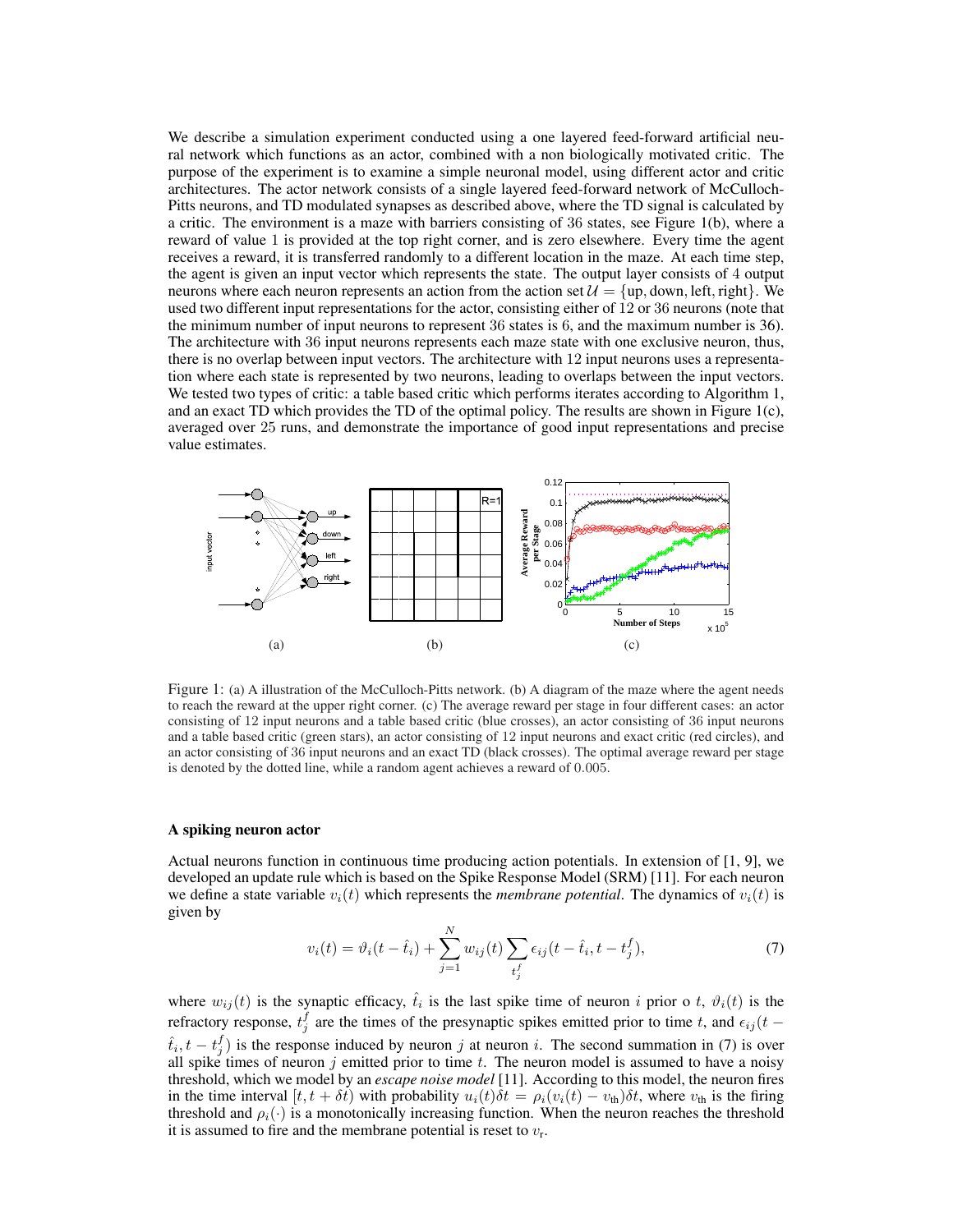We consider a network of continuous time neurons and synapses. Based on Algorithm 1, using a small time step  $\delta t$ , we find

$$
w_{ij}(t + \delta t) = w_{ij}(t) + \gamma d(t)\psi_{ij}(t). \tag{8}
$$

We define the output of the neuron (interpreted as an action) at time t by  $u_i(t)$ . We note that the neuron's output is discrete and that at each time t, a neuron can fire,  $u_i(t) = 1$ , or be quiescent,  $u_i(t) = 0$ . Using the definition of  $\psi$  from Section 2.2, yields (similar to [9])

$$
\psi_{ij}(t) = \begin{cases}\n\frac{\rho_i'(t)}{\rho_i(t)} \sum_{\mathcal{H}_j^t} \epsilon_{ij} (t - \hat{t}_i, t - t_j^f), & \text{if} \quad u_i(t) = 1 \\
-\frac{\delta t \rho_i'(t)}{1 - \delta t \rho_i(t)} \sum_{\mathcal{H}_j^t} \epsilon_{ij} (t - \hat{t}_i, t - t_j^f), & \text{if} \quad u_i(t) = 0\n\end{cases}
$$

Taking the limit  $\delta t \rightarrow 0$ , yields the following continuous time update rule

$$
\frac{dw_{ij}(t)}{dt} = \gamma d(t) \overbrace{\left(1/\rho_i(t)\right) \sum_{\mathcal{H}_i} \delta(t - t_i^f) - 1}_{\mathcal{H}_i} \right) \rho'_i(t)}^{\text{F}_{\text{post}}\left(\{t_i^f\}\right)} \sum_{\mathcal{H}_j^t} \epsilon_{ij}(t - \hat{t}_i, t - t_j^f). \tag{9}
$$

Similarly to [1, 9] we interpret the update rule (9) as a TD modulated spike time dependent plasticity rule. A detailed discussion and interpretation of this update in a more biological context will be left to the full paper.

We applied the update rule (9) to an actor network consisting of spiking neurons based on (7). The network's goal was to reach a circle at the center of a 2D plain =, where the agent can move, using Newtonian dynamics, in the four principle directions. The actor is composed of an input layer and a single layer of modifiable weights. The input layer consists of 'sensory' neurons which fire according to the agent's location in the environment. The synaptic dynamics of the actor is determined by (9). The critic receives the same inputs as the actor, but uses a linear function approximation architecture rather than the table lookup used in Algorithm 1. A standard parameter update rule appropriate for this architecture (e.g., ch. 8 in [22]) was used to update the critic's parameters<sup>3</sup>. The output layer of the actor consists of four neuronal groups, representing the directions in which the agent can move, coded based on a firing rate model using Gaussian tuning curves. The TD signal is calculated according to (3). Whenever it reaches the centered circle, it receives a reward, and is transferred randomly to a new position in the environment.

Results of such a simulation are presented in Figure 3. Figure 3-a displays the agent's typical random walk like behavior prior to learning, . Figure 3-b depicts four typical trajectories representing the agent's actions after a learning phase. Finally, Figure 3-c demonstrates the increase of the average reward per stage,  $\eta$ , vs. time.



Figure 2: (a) Typical agent tracks prior to learning. (b) Agent trajectories following learning. (c) Average reward per stage plotted against time.

## 4 Discussion

We have presented a temporal difference based actor critic learning algorithm for reinforcement learning. The algorithm was derived from first principles based on following a noisy gradient of the

<sup>&</sup>lt;sup>3</sup>Algorithm 1 relies on a table lookup critic, while in this example we used a function approximation based critic, due to the large (continuous) state space.